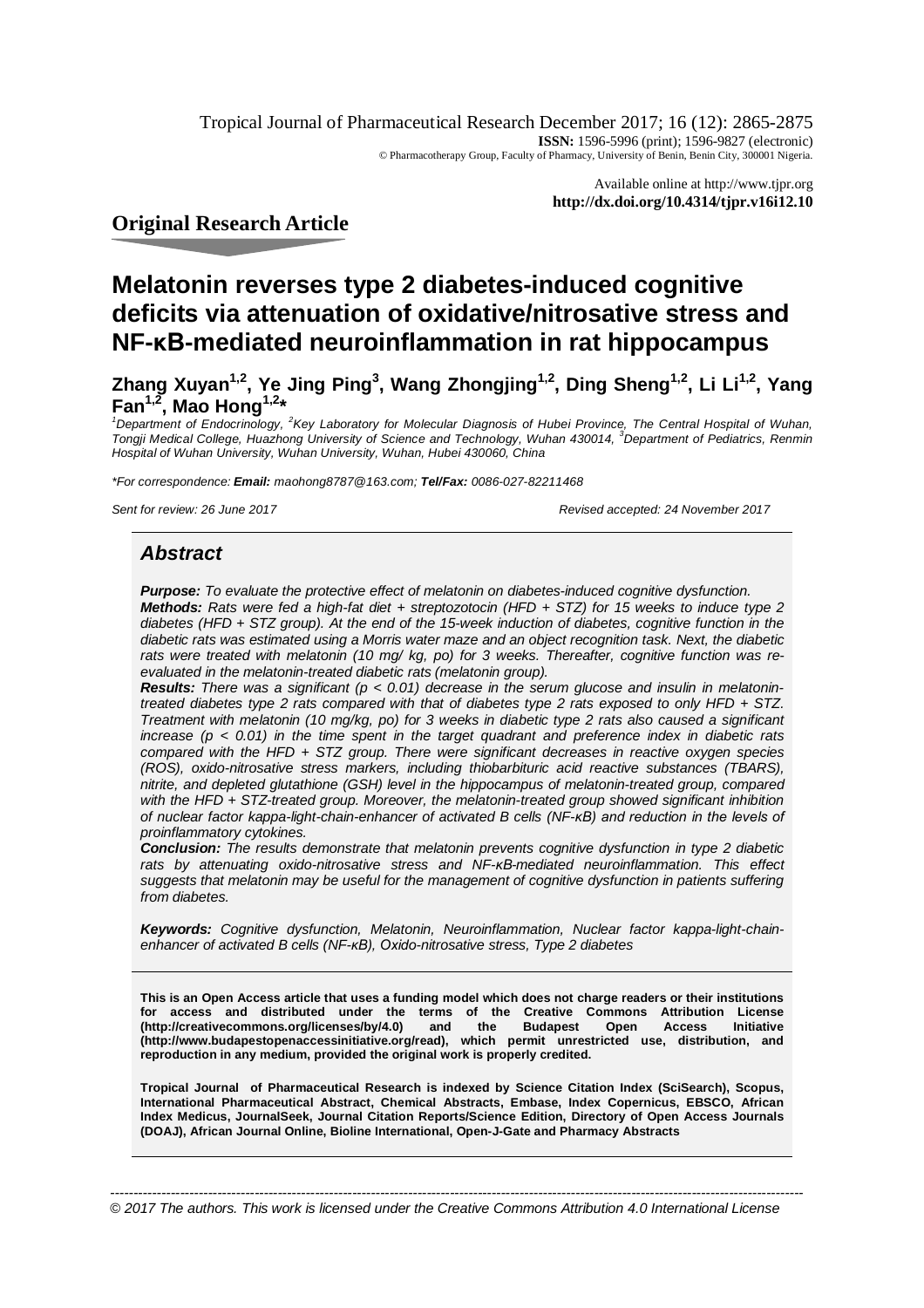# **INTRODUCTION**

Diabetes is a metabolic disorder that results from inadequate action and secretion of insulin [1]. Complications in several body systems, such as cranial and peripheral nerves, large vessels, eyes, kidney, and cardiovascular system, are associated with diabetes [2,3]. Cognitive deficits have also been observed in both type 1 and type 2 diabetes patients.

Previous studies suggest that hyperglycemia is associated with the cognitive decline seen in both types of diabetic patients [4]. Hyperglycemia alters multiple mechanisms, causing activation of protein kinase C activity and the polyol pathway, accumulation of sorbitol and advanced glycation end products, disturbances in  $Ca^{2+}$  homeostasis, and augmentation of reactive oxygen species (ROS) levels. Increased levels of ROS and free radical generation disturb oxidative metabolism balance, which leads to detrimental effects on cellular function [5]. The detrimental changes induced by ROS in the cell include depletion of endogenous antioxidants, energy insufficiency, mitochondrial dysfunction, protein and DNA damage, and inflammation.

Furthermore, oxidative stress causes activation of the pleiotropic transcription factor known as nuclear factor kappa B-light-chain-enhancer of activated B cells (NF-κB). NF-κB activation further increases the levels of proinflammatory<br>mediators like proinflammatory cytokines mediators like proinflammatory [cyclooxygenase (COX)-2, inducible nitric oxide synthase (iNOS), tumor necrosis factor (TNF)-α, and interleukin (IL)-6]. Several studies have reported the involvement of NF-κB activation in peripheral and central nervous system complications of diabetes [6,7].

Melatonin (N-acetyl-5-methoxytryptamine), a pineal hormone, is one of the well-studied pharmacological interventions that exert protective effects primarily by ROS scavenging activity. In addition, melatonin augments the antioxidant defense system and down-regulates inflammatory mediators [8]. Several studies have demonstrated the neuroprotective action of melatonin in neurodegenerative disorders, such as amyotrophic lateral sclerosis, Alzheimer's disease, Parkinson's disease, and multiple sclerosis [9,10]. In a previous study, melatonin was found to have a neuroprotective effect against streptozotocin (STZ)-induced neurobehavioral and neurochemical deficits [11]. The aim of the present study was to investigate the protective effect of melatonin against cognitive dysfunction induced by type 2 diabetes.

# **EXPERIMENTAL**

### **Animals**

Male Sprague-Dawley rats (120 - 140 g) were used in this study. The animal study was approved by Institutional animal ethical committee of Tongji Medical College, China (ref. no. TMC/2015/03) and performed in accordance with the guidelines of the Association for the Assessment and Accreditation of Laboratory Animal Care International (AAALAC) for experimentation and animal use [12].

# **Induction of diabetes**

All the animals were fed with HFD initially for fourteen days and thereafter single dose of STZ (35 mg/kg, i.p.) was administered to induce diabetes. HFD was provided to the animals throughout the study period. Rats with serum glucose level ≥ 250 mg/dL were considered diabetic animals and were further selected for the study. All the animals were divided into four groups ( $n = 12$ ) such as control group animals received vehicle (p.o.); HFD group animals were fed HFD and then given single dose of STZ injection. After completion of 15 weeks, vehicle was administered (p.o.) for subsequent three weeks. HFD +  $STZ + M$  10 mg / kg group of animals were fed HFD and then given single dose of STZ injection. After completion of 15 weeks, melatonin (10 mg/kg) was administered (p.o.) for subsequent three weeks. M 10 mg/kg group of animals were treated with melatonin (10 mg/kg) for three weeks after completion of 15 weeks. Object recognition task and Morris water maze test were performed on  $15<sup>th</sup>$  and  $18<sup>th</sup>$  week.

### **Morris water maze (MWM) test**

Cognitive function in all the animals was assessed by MWM test. Circular tank with 60 cm of height and 180 cm of diameter was used in the study. A platform was placed in the tank 2 cm below the water level having the height 38 cm and 12.5 cm diameter which was visible to pups. Tank was divided into four different quadrants and different symbol was placed in the room to differentiate the different quadrants of tank. Training was given to all the pups for 4 days continuously. In each session 4 trials were given at an interval of 30 s in which animal was placed in any one of quadrant. The pups were kept as such for the duration of 20 sec on the platform after it climbs on it. The time taken by the pups to reach the platform was considered as escape latency. However time spent in the target quadrant was estimated by removing the stage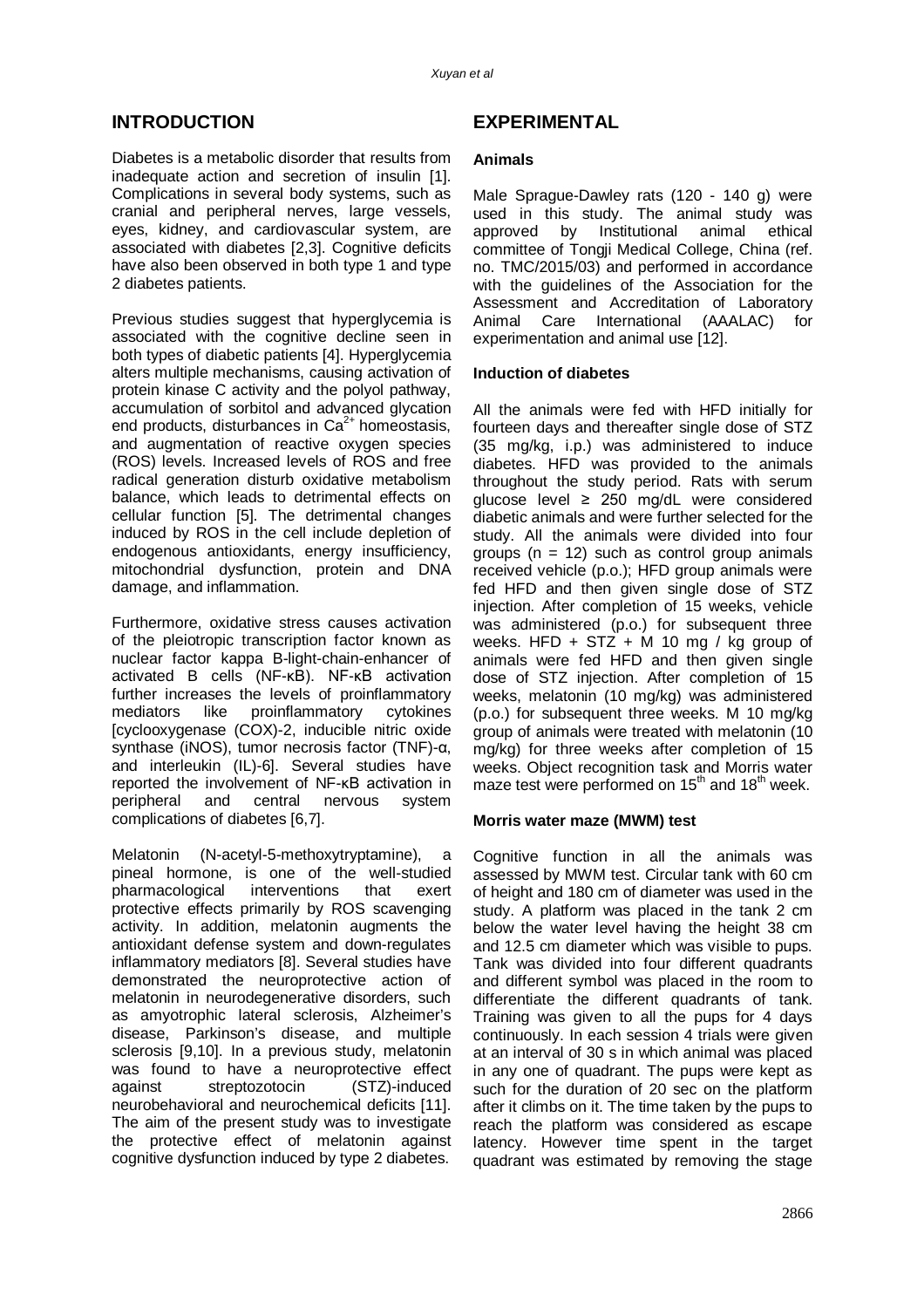from the tank and pups were allowed to search the platform.

# **Object recognition task (ORT)**

ORT was performed in a black colored wooden box (50  $\times$  70  $\times$  50 cm<sup>3</sup>). The animal was initially habituated to the ORT box for 10 min in a day for two consecutive days. On  $3^{rd}$  day, the rat was placed for 5 min in the ORT box and then, two objects of dissimilar appearance (a blue colored truncated cone and a cube-shaped white block) were kept in two opposite corners of the ORT box. Thereafter, the animals were allowed to explore ORT box for another 5-min period and the time spent in exploring the objects was recorded. Thereafter, animals were returned to their respective cage. After of duration of 120 min, the animals were placed in the ORT box for 5 min, and the objects placed back in the ORT box, with the cube-shaped white block used in the previous session changed to a novel object (an ellipsoid-shaped red colored object). The time spent to explore objects was recorded for 5 min period. The animal was considered to be exploring when animal were facing, sniffing, or biting the object. ORT box and the objects were cleaned thoroughly with alcohol to avoid olfactory cues. Cognitive function was evaluated by estimating the time spent in the target quadrant, preference index.

# **Assessment of glucose and insulin level in rat serum**

Blood was collected from the rat in Eppendorf tube and serum was separated out by centrifuging blood at 4  $^{\circ}$ C for the duration of 5 min at  $2000 \times$ . Level of glucose and insulin in the serum were determined by glucose oxidase method and ELISA kit (Millipore, USA) respectively.

### **Preparation of brain tissue**

At the end of protocol all the animals were sacrificed by cervical dislocation and hippocampus was isolated from the separated brain. 50 mM Tris-Hcl of pH 7.4 and 300 mM of sucrose was used to homogenate the brain tissue for 10 min at 10000 rpm. Supernatant was separated out for further study.

# **Determination of ROS level**

ROS level was estimated by adding 50 µl of tissue homogenate in 4.85 ml of potassium phosphate buffer (100 mmol/L and pH 7.4). The mixture was incubated for 15 min with 2′, 7′ dichlorofluorescindiacetate dye at 37 °C. After incubation, mixture was centrifuged at 12,500 g for 10 min at 4 °C. The pellet obtained after centrifugation was mixed with 5 mL of 100 mmol/ LPBS on a vortex at 0 °C and subsequently incubated for 60 min at 37 °C. Fluorescence was measured at 488 nm for excitation and 525 nm for emission. ROS level was calculated as picomoles per min per mg of protein.

# **Assessment of oxido-nitrosative stress**

Level of lipid peroxidation (LPO) was determined as per the previously reported method in the brain tissues. Amount of malondialdehyde (MDA) was estimated at 532 nm. Hippocampal GSH content was estimating the absorbance at a wave length of 412 nm and the level of GSH was articulated as micromoles of GSH per milligram of protein. Nitrite level was determined using a<br>commercially available Griess reagent commercially available Griess reagent (containing 0.1 % N-(1-naphthyl) ethylene diamine dihydrochloride, 1 % sulfanilamide and 2.5 % phosphoric acid).Equal amount of sample and Griess reagent were mixed and then incubated in a dark place. After 15 min, absorbance was measured at 540 nm.

#### **Determination of proinflammatory cytokines and Brain-derived neurotrophic factor** (**BDNF)**

IL-6 and TNF-α level was determined by Rat ELISA kit purchased from Invitrogen Co, Carlsbad, CA, USA. Hippocampal BDNF level was estimated by BDNF Emax® ImmunoAssay System (Promega Corporation, USA). Furthermore, Hippocampus was homogenized and sonicated in 8 volumes of 0.1 M ice-cold PBS buffer (pH 7.4) containing protease inhibitor cocktail. The homogenate was centrifuged at 10,000 rpm for 10 min at 4 °C. The assay was carried out with the help of manufacturer's kit. The absorbance was measured at 450 nm in ELISA plate reader.

### **Western blot assay**

Hippocampus was homogenized in 500 µL of RIPA buffer containing protease and phosphatase inhibitor cocktail. Thereafter, homogenate was centrifuged at 12,000 g for 20 min. The supernatant was collected and stored at -80 °C for further analysis. The concentration of proteins in the sample was measured using previously described method. Equal amount of protein extracts were separated by SDSpolyacrylamide gel electrophoresis (SDS-PAGE) and then separated proteins transferred onto a nitrocellulose membrane. The membrane was blocked by 3 % bovine serum albumin. Thereafter, membranes were incubated with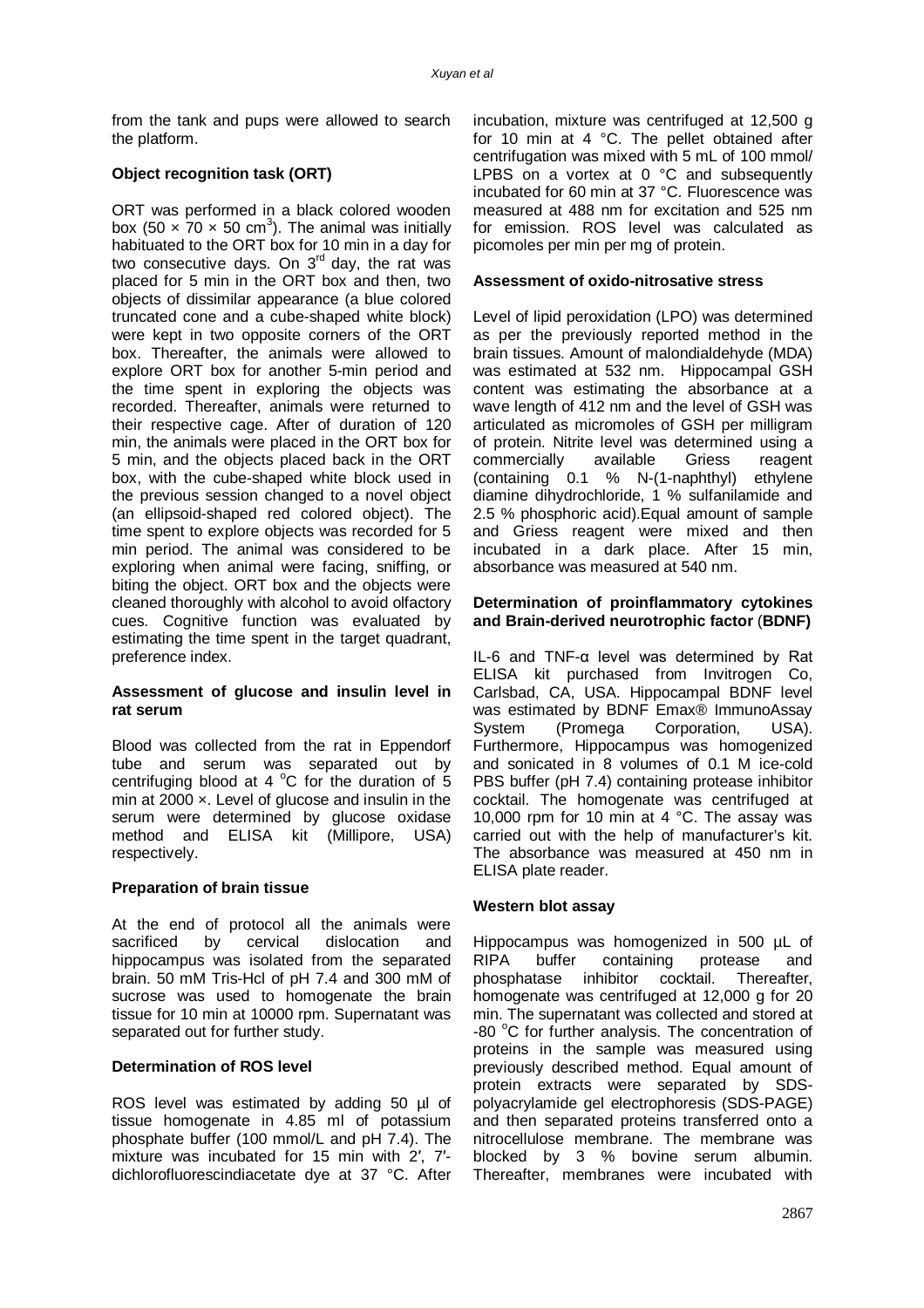respective primary antibodies for overnight at 4 <sup>o</sup>C. Thereafter membranes were washed with TBST and then incubated with a horseradish peroxidase conjugated antibody for 2 h at room temperature. The antigen-antibody-peroxidase complexes were visualized using a colored reaction with BCIP-NBT. The quantitative analysis of bands was carried out with the help of Image J software.

#### **Statistical analysis**

Data are expressed as mean ± SEM. Student's t test was used to compare the difference between control and diabetic group. One-way analysis of variance (ANOVA) followed by post-hoc Tukey test was used to compare the various groups. Two-way repetitive measure ANOVA followed by post-hoc Bonferroni test was used to find the differences in MWM acquisition data. *P* < 0.05 was considered statistically significant.

# **RESULTS**

#### **Body weight, and serum glucose level and serum insulin levels**

After 15 weeks of diabetes induction, type 2 diabetic rats had significantly increased body weight (*p* < 0.01) and showed marked (*p* < 0.01) elevation of serum glucose and insulin levels compared with the control group (Table 1). Treatment with melatonin significantly reduced the serum levels of glucose and insulin in type 2 diabetic rats compared with levels in the diabetic control group.

### **Type 2 diabetes-induced cognitive deficits**

Cognitive function was assessed using the Morris water maze (MWM) and an object recognition task (ORT) to investigate cognitive impairment in control and diabetic rats at the 15<sup>th</sup> week of the study protocol. On the first day of the MWM trial, there were no significant differences between mean escape latencies of control and diabetic rats. However, two-way ANOVA revealed longer escape latencies on the second (*p* < 0.01), third (*p* < 0.001), and fourth (*p* < 0.01)

days of the acquisition trial by the diabetic group compared with the control group. These results indicate learning deficits in diabetic rats (Figure 1A). Furthermore, a probe trial was conducted to assess memory retention in diabetic rats. It was found that diabetic rats spent significantly (*p* < 0.01) less time in the target quadrant than control rats, indicating poor memory retention in diabetic rats (Figure 1B).

The effect of diabetes on recognition memory after the 15<sup>th</sup> week of diabetes induction was assessed using ORT. One-way ANOVA revealed that the diabetic rats failed to discriminate between familiar and unfamiliar objects placed in the ORT box. Consequently, the preference index of diabetic group was significantly (*p* < 0.01) higher than that in the control group (Figure 1C). Similar behavioral results were observed after the  $18<sup>th</sup>$  week of diabetic induction.

#### **Melatonin treatment ameliorated cognitive deficits**

The melatonin (10 mg/kg)-treatment group displayed a significant reduction in escape latency on the second ( $p < 0.05$ ), third ( $p < 0.01$ ), and fourth  $(p < 0.05)$  days of the trial compared with the cisplatin-treated group (Figure 2A). Thus, melatonin treatment significantly reversed the type 2 diabetes-induced learning deficits. Furthermore, impairment in spatial learning observed in a probe trial was significantly reversed (*p <* 0.01) in diabetic animals after melatonin treatment (Figure 2B). An ORT method was used to verify the effect of melatonin treatment on memory in rats. The melatonin treatment group spent significantly (*p <* 0.01) more time exploring the novel object than diabetic rats, indicating improvement in memory function after melatonin treatment (Figure 2C). In addition, melatonin treatment alone in normal rats did not alter the cognitive function.

#### **Melatonin treatment mitigates dioxidonitrosative stress**

Diabetic rats showed increases in oxidative stress as evidenced by a significant rise in levels

**Table 1:** Effect of melatonin on body weight, serum glucose level, and serum insulin level in a type 2 diabetic rat model

| Group              | Body weight (g)              | Serum glucose<br>(mq/dL)     | Serum insulin<br>(nq/mL)     |
|--------------------|------------------------------|------------------------------|------------------------------|
| Control            | $155+11.3$                   | $102+4.7$                    | $6.2 \pm 0.5$                |
| HFD+STZ            | $242 \pm 15.6$ <sup>##</sup> | $249 \pm 17.8$ <sup>##</sup> | $9.5 \pm 0.65$ <sup>##</sup> |
| HFD+STZ+M 10 mg/kg | $231\pm13.8$ <sup>##</sup>   | $151\pm9.3**$                | $0.78 \pm 0.2^*$             |
| M 10 mg/kg         | $143 + 9.2$                  | $97.5 \pm 3.1$ **            | $0.61 \pm 0.11$ **           |

Data are expressed as mean  $\pm$  SEM (n = 6). <sup>##</sup>*p* < 0.01 compared to control group;  $*$  *p* < 0.01 and  $*$  *p* < 0.01 compared to diabetic control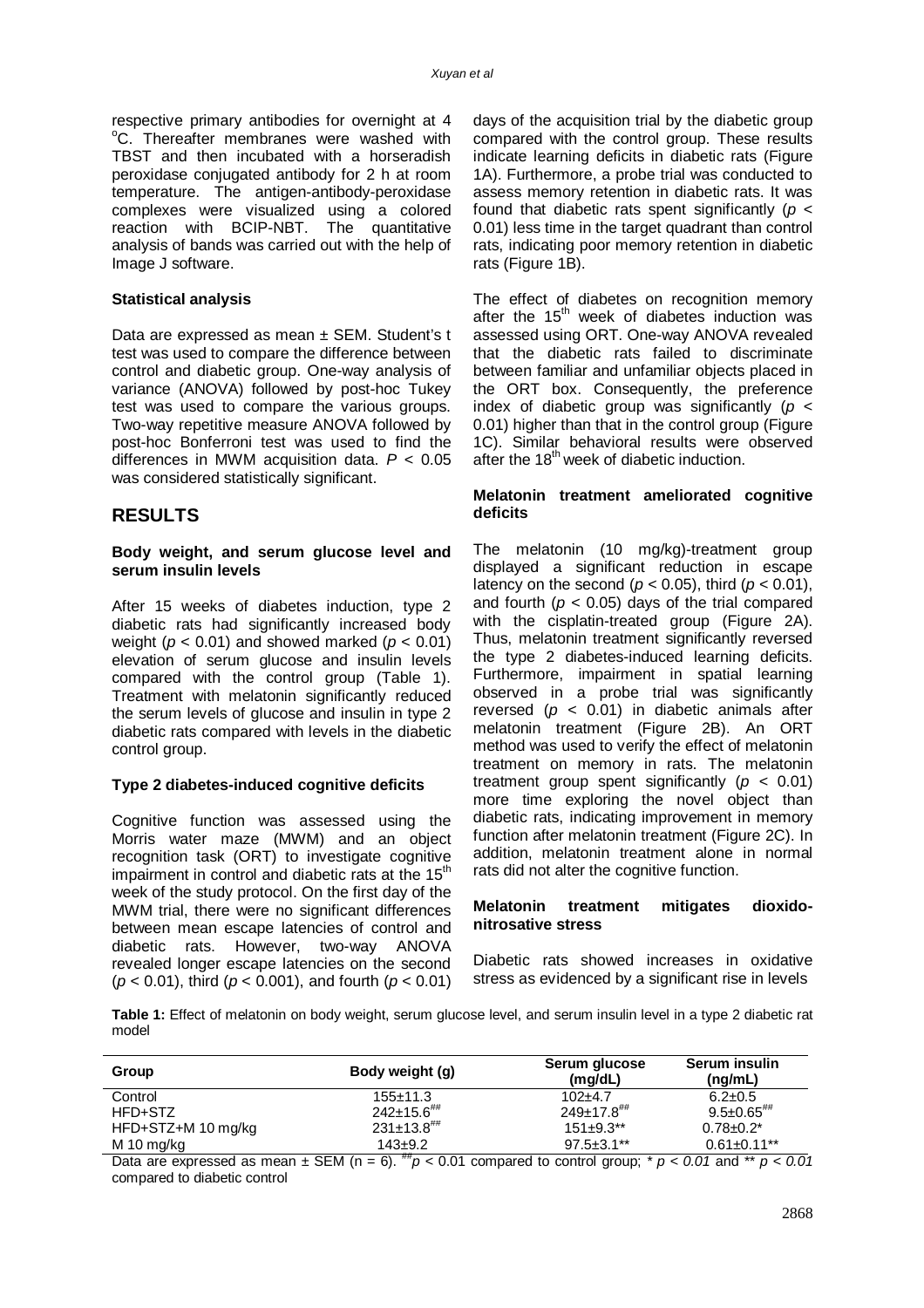#### *Xuyan et al*



**Figure 1:** Effect of 15-week type 2 diabetes on (a) mean escape latency, (b) percentage time spent in the target quadrant, and (c) recognition memory. Data are expressed as mean  $\pm$  SEM (n = 6).  $^{\#}p$  < 0.05,  $^{\#}p$  < 0.01 compared to control group



Figure 2: Effect of melatonin treatment on (a) mean escape latency, (b) percentage time spent in the target quadrant, and (c) recognition memory in diabetic rats. Data are expressed as mean  $\pm$  SEM (n = 6). <sup>##</sup>  $p$  < 0.01 and  $^{\# \#}$  *p* < 0.001 compared to control group;  $^*$  *p* < 0.05,  $^*$  *p* < 0.01, and  $^*$  *p* < 0.001 compared to diabetic group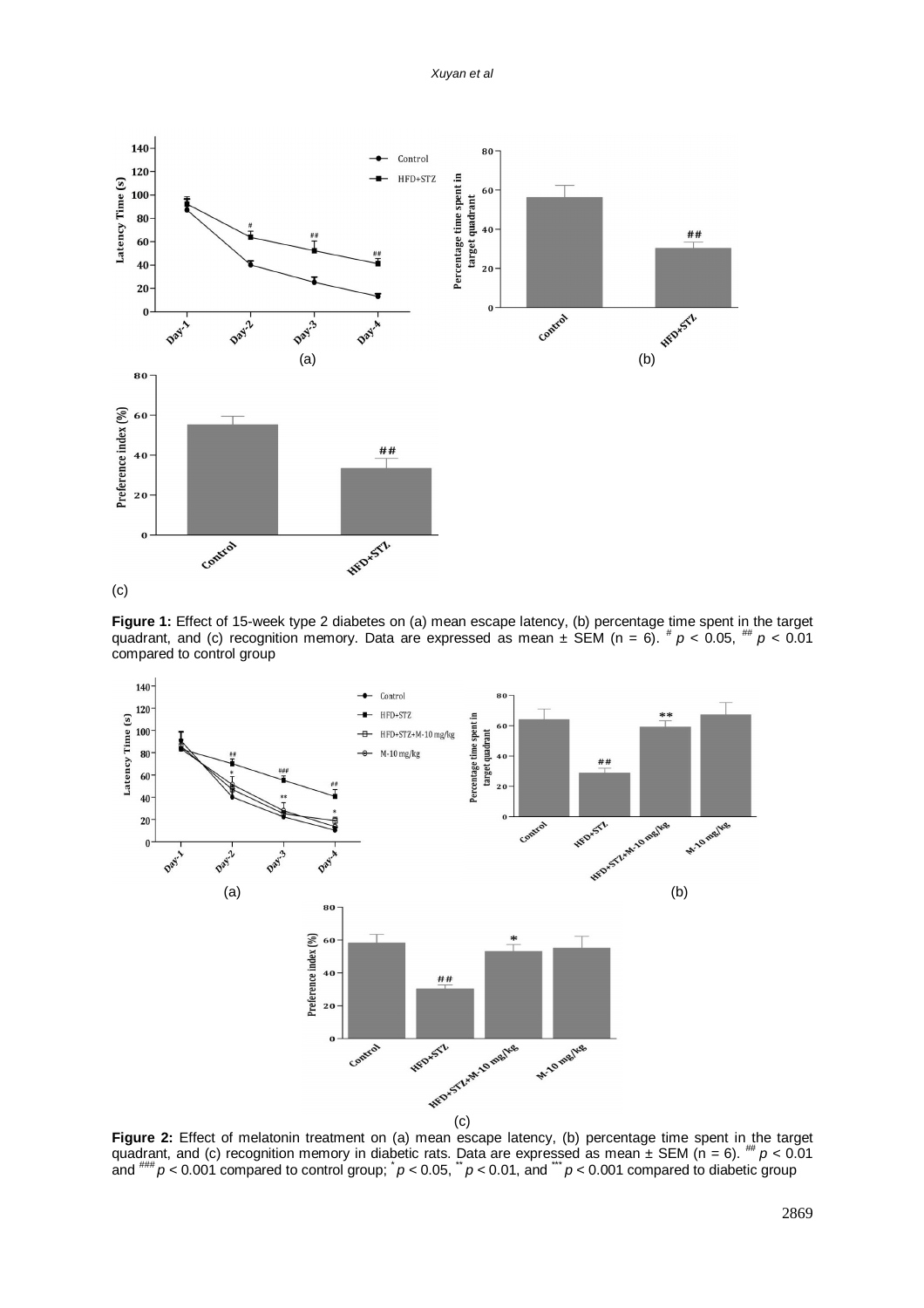of ROS (*p <* 0.01) and malondialdehyde (MDA; *p <* 0.01), and depletion of glutathione (GSH; *p <*  0.01) in the hippocampus region (Figure 3). However, melatonin treatment was associated with significant reduction of oxidative stress by reducing MDA (*p <* 0.01) and ROS (*p <* 0.01) levels in the hippocampus. Moreover, the GSH level was markedly  $(p < 0.01)$  increased in the hippocampus of melatonin-treated diabetic rats due to mitigation of oxidative stress by melatonin treatment. The nitrite level, an indirect indicator of nitrosative stress that was increased (*p <* 0.01) in the diabetic group, was significantly  $(p < 0.05)$ reduced by melatonin treatment (Figure 3D).

#### **Melatonin treatment** alleviated **neuroinflammation and prevented brainderived neurotrophic factor (BDNF) depletion**

Diabetic rats showed higher levels of hippocampal IL-6 and TNF-α (*p <* 0.001) than normal animals (Figure 4). Treatment with melatonin caused a marked reduction in IL-6 (*p <*  0.001) and TNF-α (*p <* 0.05) levels in diabetic animals. Thus, melatonin treatment significantly alleviated type 2 diabetes-induced neuroinflammation in the hippocampus region. Furthermore, hippocampal BDNF content was significantly ( $p < 0.001$ ) depleted in the diabetic rats compared with control animals. On the other hand, melatonin treatment increased (*p <* 0.01) the BDNF level in the hippocampus compared with that in diabetic rats without melatonin treatment.

#### **Melatonin treatment inhibited NF-κβ activation**

The results in Figure 5 show that type 2 diabetes significantly ( $p < 0.001$ ) increased the protein expression level of NF-κB and phosphorylated Iκβ in diabetic animals. Melatonin treatment significantly down regulated the NF-κB protein expression level (*p <* 0.001) and phosphorylation of Iκβ (*p <* 0.05) in the diabetic rats.



250

**Figure 3:** Effect of melatonin treatment on (a) ROS, (b) MDA, (c) GSH, and (d) nitrite level in the hippocampus of diabetic rats. Data are expressed as mean  $\pm$  SEM (n=6).  $^{###}_{#p}$   $> 0.001$  compared to control group;  $p < 0.01$  and  $p < 0.001$  compared to diabetic group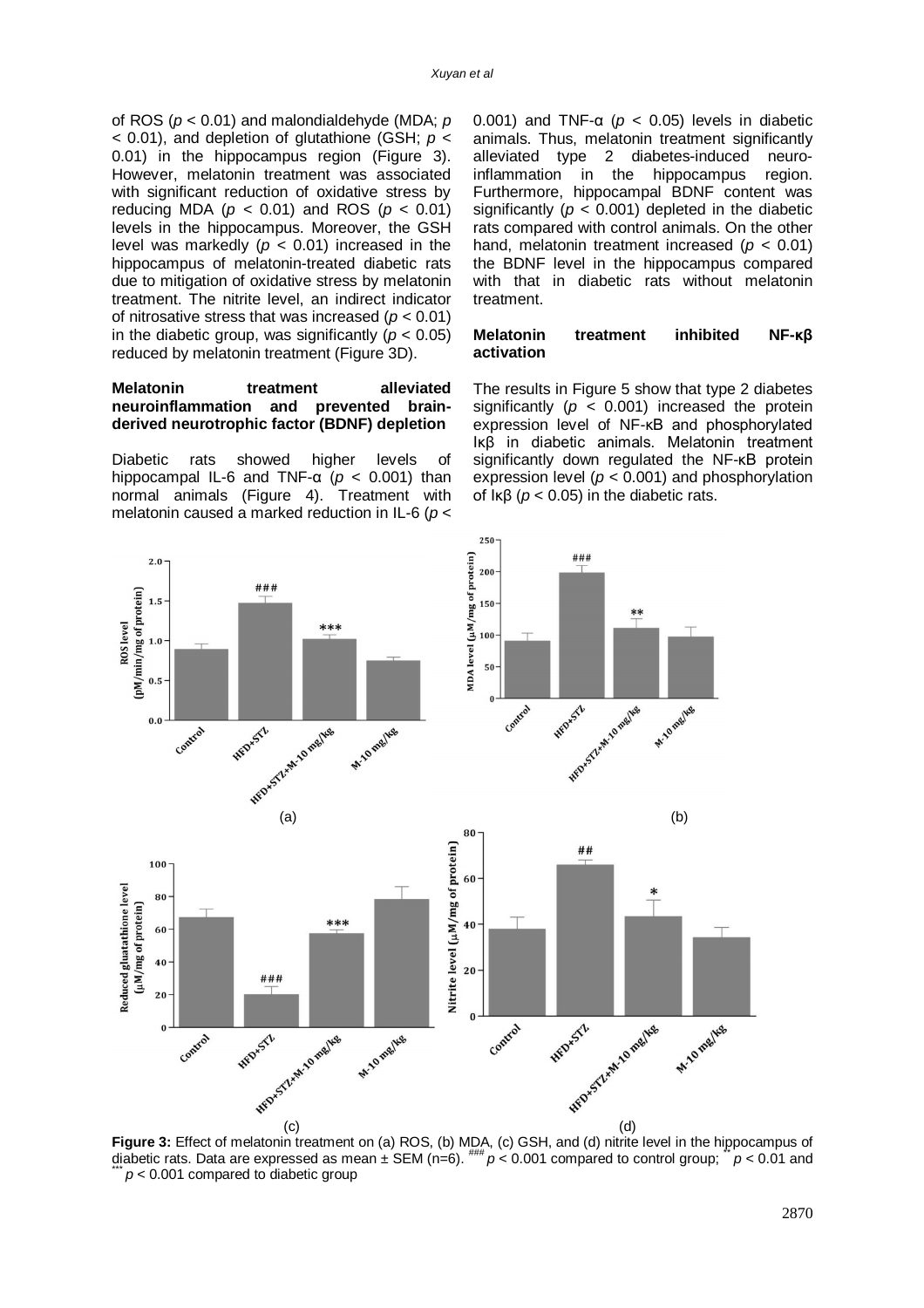*Xuyan et al*



**Figure 4:** Effect of melatonin treatment on (a) IL-6, (b) TNF-α, and (c) BDNF levels in the hippocampus of diabetic rats. Data are expressed as mean  $\pm$  SEM (n = 6).  $^{***}$   $p < 0.001$  compared to control group;  $p < 0.05$ ,  $p > 0.05$ ,  $p > 0.05$  $<$  0.01, and  $\dddot{p}$   $<$  0.001 compared to diabetic group

# **DISCUSSION**

This study evaluated the protective effect of melatonin against cognitive dysfunction in type 2 diabetic rats. Previous experimental reports demonstrated that both type 1 and type 2 diabetes cause cognitive dysfunction via alterations in neurovascular and synaptic architecture [13]. In this study, an HFD with a single low-dose injection of STZ was used to induce type 2 diabetes in rats. Cognitive function was evaluated in diabetic animals on the  $15<sup>th</sup>$ week as evidenced by MWM and ORT results. The results regarding HFD + STZ-induced cognitive deficits are supported by previously reported studies [21]. Chronic treatment with melatonin for 21 days after 15 weeks of inducing diabetes significantly reversed the HFD + STZinduced cognitive deficits. The observed protective effect of melatonin against cognitive dysfunction is in accordance with previous experimental studies of melatonin [14]. On the

 $18<sup>th</sup>$  week, HFD + STZ diabetic animals were characterized by hyperglycemia and exhibited significant learning and memory impairment.

This impairment was coupled with marked increases in oxido-nitrosative stress, neuroinflammation, NF-κB activation, and BDNF depletion in the hippocampus region. Treatment with melatonin for 21 days significantly alleviated the cognitive deficits by augmentation of BDNF levels and attenuation of oxido-nitrosative stress, neuroinflammation, and NF-κB in the hippocampus.

Hyperglycemia plays a crucial role in the pathogenesis of diabetes-induced cognitive dysfunction [15]. Hyperglycemia-induced ROS is considered a major culprit in the pathogenesis of diabetes-associated complications [16]. In the brain, ROS-generated oxidative stress disturbs the synaptic function and thereby causes cognitive impairment [17]. In the present study,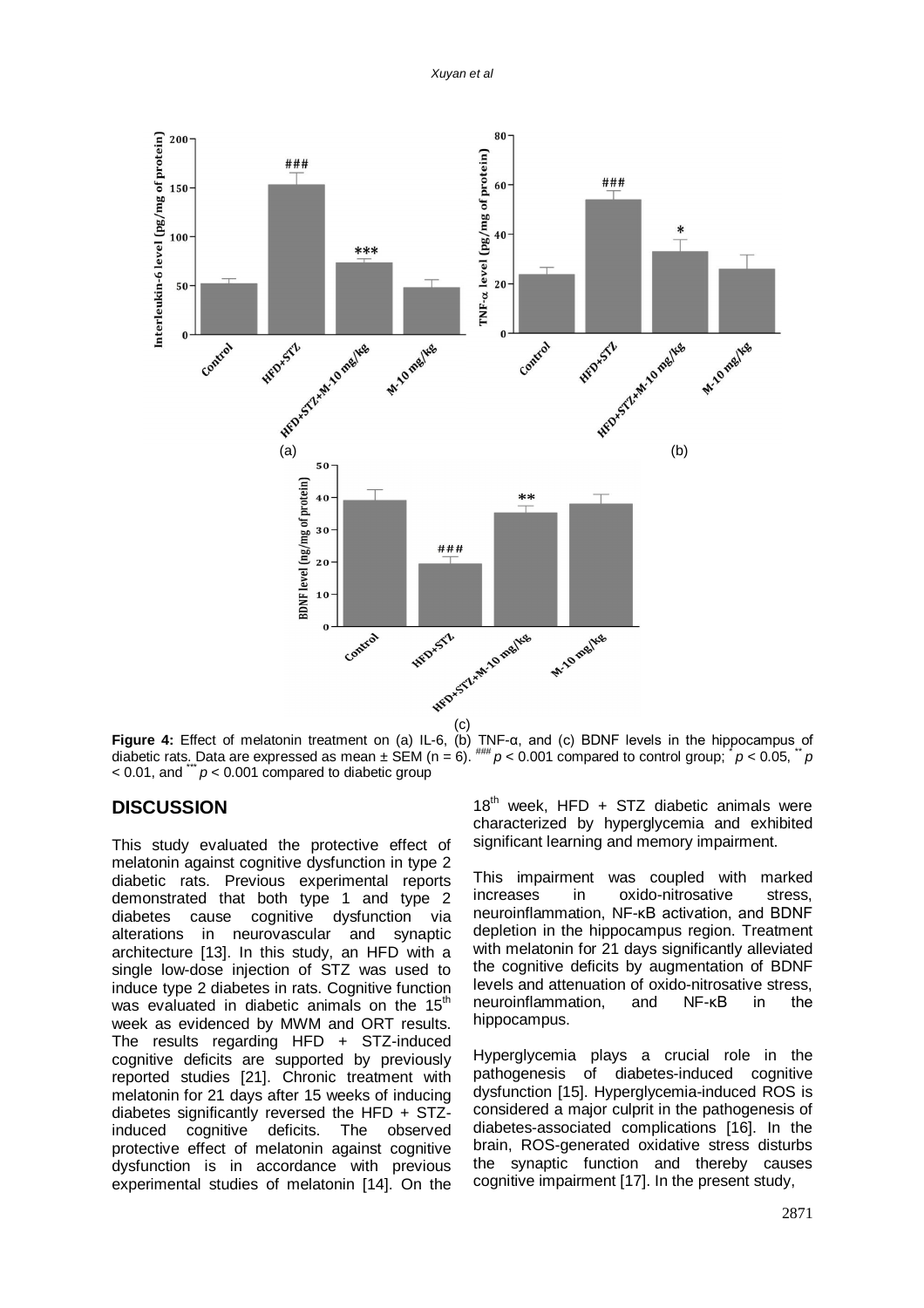*Xuyan et al*



diabetic rats. Results are expressed as mean  $\pm$  SEM (n = 3).  $^{***}$   $p$  < 0.001 compared to control group;  $\ddot{p}$  < 0.01 and \*\*\**p* < 0.001 compared to diabetic group; \$ *p* < 0.05 and \$\$\$*p* < 0.001 compared to IκB

the levels of MDA (a lipid peroxidation marker) and nitrite (an indicator of nitrosative stress) were elevated in the hippocampus region of the

diabetic group. Increased levels of oxidative stress deplete enzymatic and non-enzymatic antioxidants levels and disrupt the normal functioning of mitochondria, thereby exaggerating oxidative stress. The results showed that diabetes significantly depleted the GSH level in the hippocampus region. Melatonin and its metabolites are powerful free radical scavengers and augment the expression of several antioxidant enzymes [18-20]. In this study, melatonin treatment significantly alleviated oxidative stress as evidenced by reduction of MDA and nitrite level and augmentation of GSH level in the hippocampus.

The involvement of the NF-κB cascade in the pathogenesis of diabetes-induced complications is well documented in previous experimental

studies [21]. The NF-κB signaling pathway has been implicated in a number of neurodegenerative diseases as well and it is activated by oxidative stress and proinflammatory cytokines [22]. Under physiological conditions, NF-κB remains in an inactive condition in the cytoplasm by forming a complex with the inhibitory kappa beta (Iκβ) family. However, in cases of activation, NF-κBs detach from Iκβ and translocate to the nucleus where they bind to the κβ sequence of DNA. This bond alters the gene expression level of several inflammatory mediator proteins, such as IL-6, TNF-α, iNOS, and COX-2. These NF-κB induced inflammatory mediators eventually cause neuronal cell death and cognitive impairment [23]. Our results showed up-regulation of NF-κβ protein in the hippocampus of diabetic rats compared to normal rats. Proinflammatory cytokines (IL-6 and TNF-α) were also significantly increased in the hippocampus of diabetic rats, which indicates profound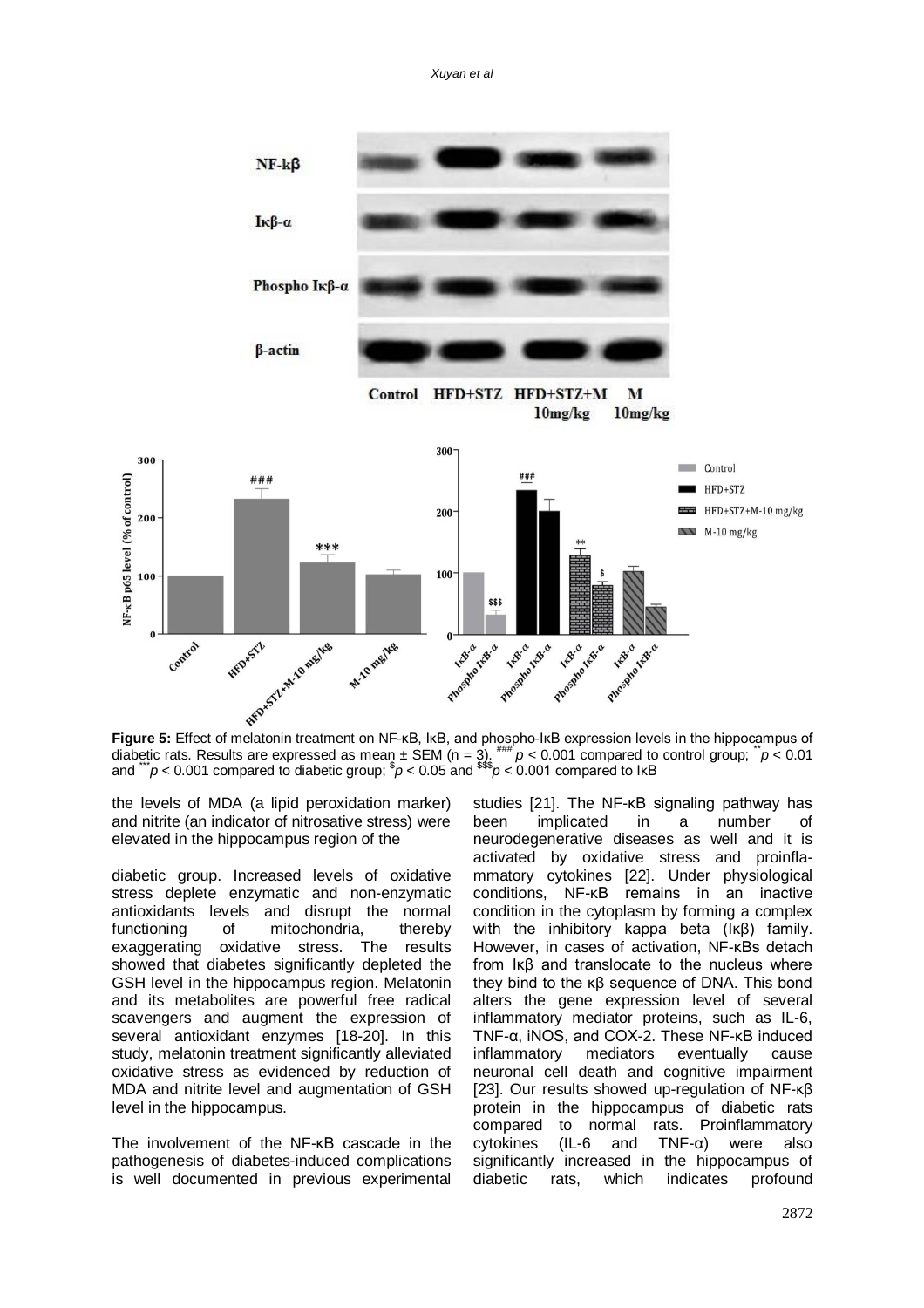neuroinflammation. Numerous studies suggest that the neuroprotective effect of melatonin is mediated by inhibition of the NF-κB cascade [24].

In the present study, similar findings were observed after chronic treatment with melatonin. Diabetes-induced NF-κB and its associated neuroinflammation were significantly reduced after 21 days of melatonin treatment. Moreover, the results revealed an increased level of nitrite in the diabetic animals, which indirectly indicates the up-regulation of iNOS level in the hippocampus. However, melatonin treatment caused marked reduction in the nitrite level of diabetic animals. The reduction of nitrite level by melatonin is attributed to its reactive nitrogen species (RNS) scavenging property and NF-κB inhibition activity.

# **CONCLUSION**

The results of this study demonstrate that melatonin prevents cognitive dysfunction in type 2 diabetic rats by attenuating oxido-nitrosative stress and NF-κ-mediated neuroinflammation. These results indicate that melatonin can potentially be used for the management of cognitive dysfunction in patients suffering from diabetes. However, further studies are required to confirm this.

# **DECLARATIONS**

#### *Acknowledgement*

The authors thank the central hospital of wuhan, tongji medical college, Huazhong university of science and technology, China, for providing the facilities for this study.

# *Conflict of interest*

The authors declare that no conflict of interest is associated with this study.

#### *Authors' contribution*

We declare that this work was done by the authors named in this article and all liabilities pertaining to claims relating to the content of this article will be borne by the authors. Zhang Xuyan performed the experiments and wrote the report. Ye Jing Ping, Wang Zhongjing, Ding Sheng, Li Li, and Yang Fan analyzed data and gave comments. Mao Hong designed the project, supervised the experiments, and wrote the entire manuscript. All authors read and approved the final manuscript.

# **REFERENCES**

- *1. Hu FB. Globalization of Diabetes: the role of diet, lifestyle, and genes. Diabetes Care 2011; 34: 1249- 1257.*
- *2. Tripathi AS, Mazumdar PM, Chandewar AV. Changes in the pharmacokinetic of sildenafil citrate in rats with Streptozotocin-induced diabetic nephropathy. J Diabetes Metab Disord 2014; 13: 1-6.*
- *3. Tripathi AS, Mazumdar PM, Chandewar AV. Sildenafil, a phosphodiesterase type 5 inhibitor, attenuates diabetic nephropathy in STZ-induced diabetic rats. J Basic Clin Physiol Pharmacol 2016; 27: 57-62.*
- *4. Kodl CT, Seaquist ER. Cognitive dysfunction and diabetes mellitus. Endocr Rev. 2008; 29: 494-511.*
- *5. Smith MA, Zhu X, Tabaton M, Liu G, McKeel (Jr) DW, Cohen ML et al., Increased iron and free radical generation in preclinical Alzheimer disease and mild cognitive impairment. J Alzheimers Dis. 2010; 19: 363- 372.*
- *6. Kuhad A, Bishnoi M, Tiwari V, Chopra K. Suppression of NF-kappabeta signaling pathway by tocotrienol can prevent diabetes associated cognitive deficits. Pharmacol Biochem Behav 2009; 92: 251-259.*
- *7. Kumar A, Sharma SS. NF-kappaB inhibitory action of resveratrol: a probable mechanism of neuroprotection in experimental diabetic neuropathy. Biochem Biophys Res Commun. 2010; 394: 360-365.*
- *8. Dugo L, Serraino I, Fulia F, De Sarro A, Caputi AP, Cuzzocrea S. Effect of melatonin on cellular energy depletion mediated by peroxynitrite and poly (ADPribose) synthetase activation in an acute model of inflammation. J Pineal Res. 2001; 31: 76 - 84.*
- *9. Rosales-Corral SA, Acuña-Castroviejo D, Coto-Montes A, Boga JA, Manchester LC, Fuentes-Broto L, Korkmaz A, Ma S, Tan DX, Reiter RJ. Alzheimer's disease: pathological mechanisms and the beneficial role of melatonin. J Pineal Res. 2012; 52: 167 - 202.*
- *10. Agil A, Reiter RJ, Jiménez-Aranda A, Ibán-Arias R, Navarro-Alarcón M, Marchal JA, Adem A, Fernández VG. Melatonin ameliorates low-grade inflammation and oxidative stress in young Zucker diabetic fatty rats. J Pineal Res. 2013; 54: 381 - 388.*
- *11. Miller E, Morel A, Saso L, Saluk J. Melatonin redox activity. Its potential clinical applications in neurodegenerative disorders. Curr Top Med Chem. 2015; 15:163 - 169.*
- *12. Guide for the Care and Use of Laboratory Animals: Eighth Edition Committee for the Update of the Guide for the Care and Use of Laboratory Animals; National Research Council. 2010; ISBN: 0-309-15401-4.*
- *13. Jiang LY, Tang SS, Wang XY, Liu LP, Long Y, Hu M, Liao MX, Ding QL, Hu W, Li JC, Hong H. PPARγ agonist pioglitazone reverses memory impairment and biochemical changes in a mouse model of type 2 diabetes mellitus. CNS Neurosci Ther. 2012; 18: 659- 666.*